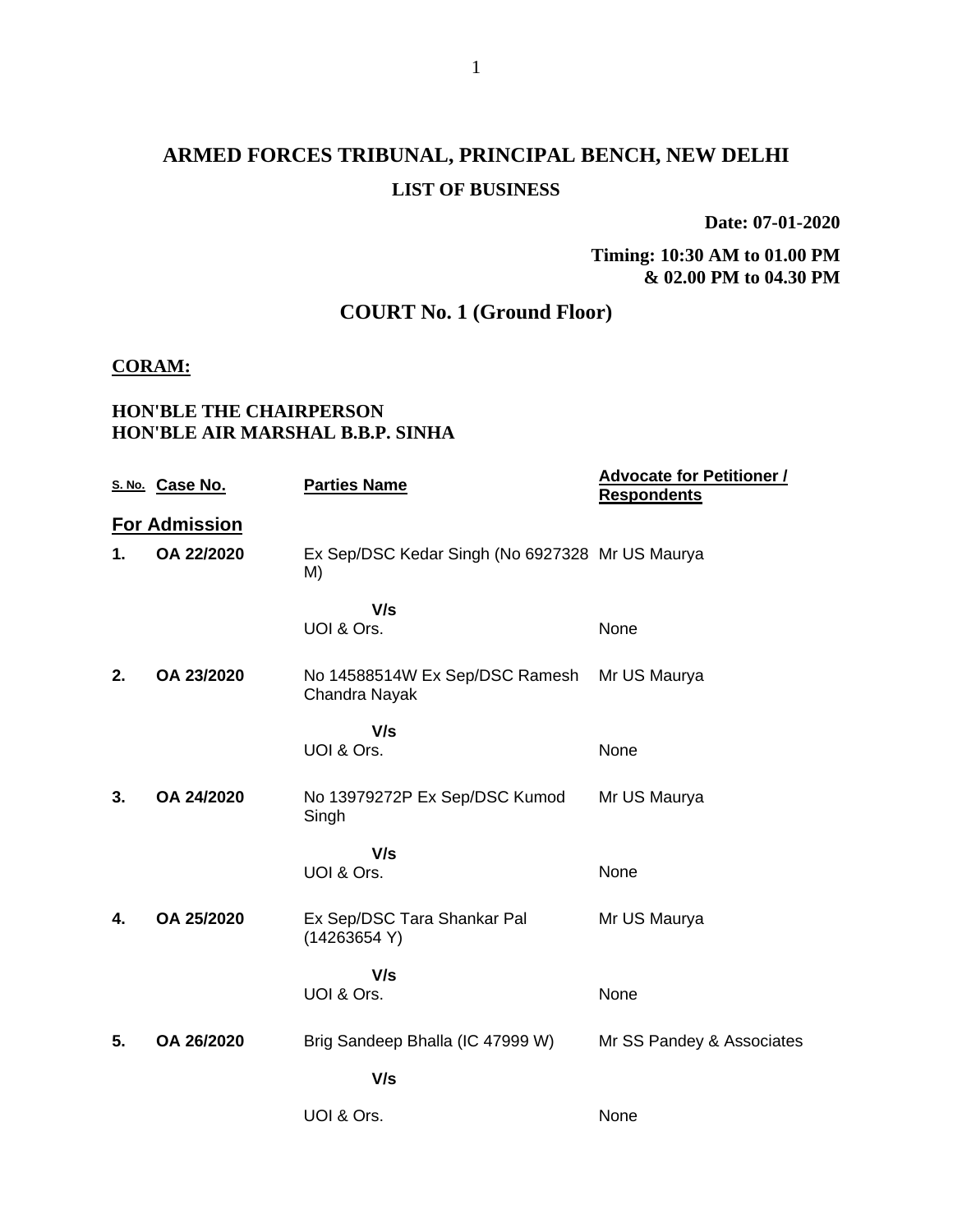**For Orders**

| 6.  | MA 43/2020<br>ın<br>OA 1447/2019 | JWO Nepal Chandra Kar (Retd) (No<br>638371)                             | Mr Manoj Kr Gupta           |
|-----|----------------------------------|-------------------------------------------------------------------------|-----------------------------|
|     |                                  | V/s<br>UOI & Ors                                                        | Mr. Rajeev Kumar            |
| 7.  | MA 44/2020<br>in                 | UOI & Ors                                                               | Ms. Barkha Babbar           |
|     | OA 2072/2019                     | V/s<br>Sqn Ldr Y Sujatha (No 23701 F) AE (L) Mr. Ajai Bhalla            |                             |
|     | <b>For Hearing</b>               |                                                                         |                             |
| 8.  | OA 1406/2018                     | Ex Sub Maj Ram Niwas (JC-834349-L) Mr Virender Singh Kadian             |                             |
|     |                                  | V/s<br>UOI & Ors.                                                       | Mr Rajesh Kumar Das         |
| 9.  | OA 1529/2018                     | DS-12493Y Maj Kritant Bhushan                                           | Mr. S S Pandey & Associates |
|     |                                  | V/s<br>UOI & Ors.                                                       | Mr Harish V Shankar         |
| 10. | OA 641/2019<br>with              | IC-18723Y Maj D M Pawar (Retd.)                                         | Ms. Archana Ramesh          |
|     | MA 1228/2019                     | V/s<br>UOI & Ors.                                                       | Mr. Harish V Shankar        |
| 11. | OA 647/2019<br>with MA 33/2020   | Lt Col Ashish Khanna (IC 65008 A)                                       | Mr SS Pandey & Associates   |
|     |                                  | V/s<br>UOI & Ors.                                                       | Mr. Anil Gautam             |
| 12. | OA 711/2019                      | IC-51577H Lt Col BC Roy                                                 | Mr. SS Pandey & Associates  |
|     |                                  | V/s<br>UOI & Ors.                                                       | Mr Harish V Shankar         |
| 13. | OA 1344/2019                     | Sh. Ashish Singh Bora (No 18018741P Mr. Jagdish Singh<br>Rect/Musician) |                             |
|     |                                  | V/s<br>UOI & Ors.                                                       | Mr Rajeev Kumar             |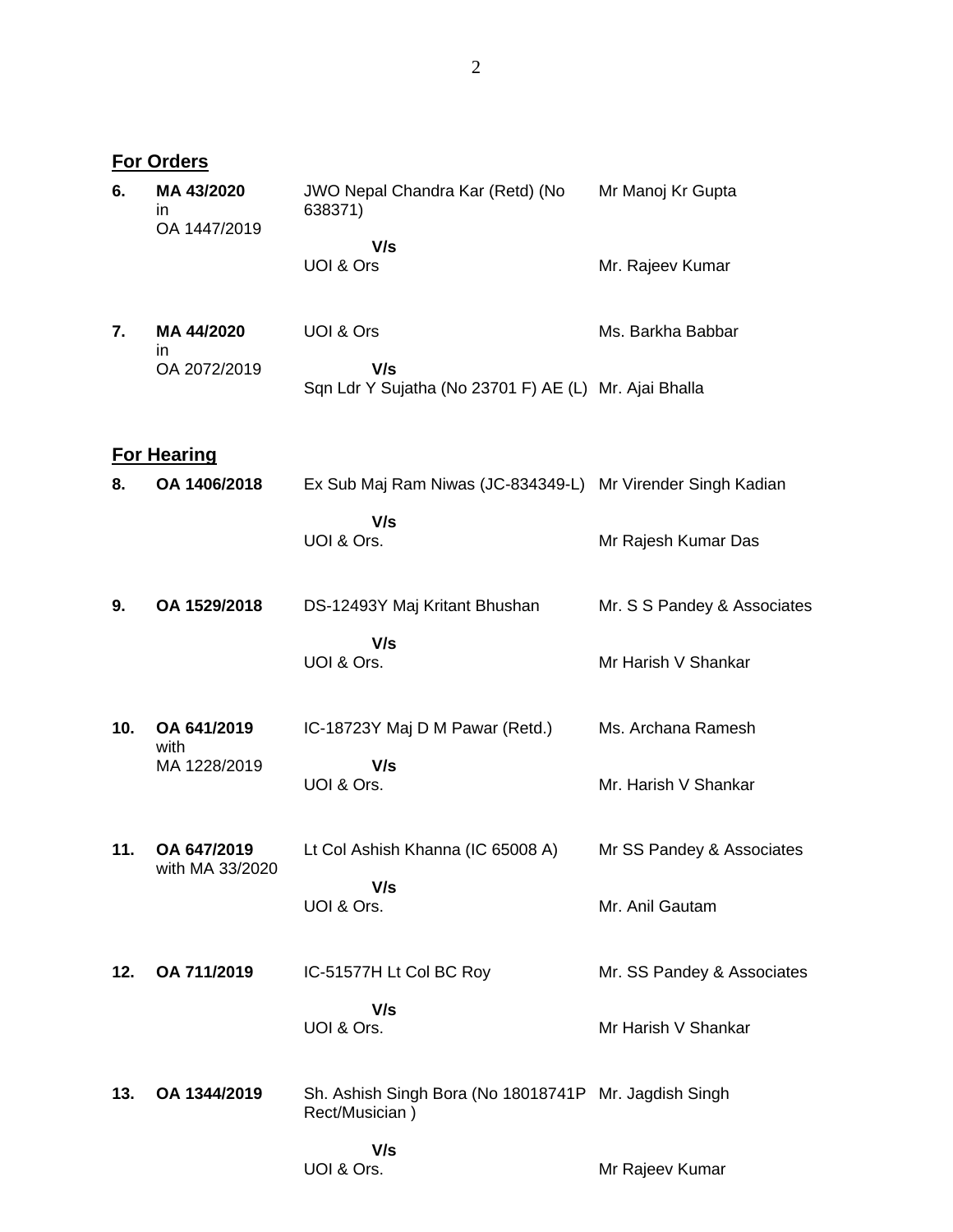| 14. | OA 1507/2019<br>with | IC-47535Y Col Deepak Sharan                   | Mr. SS Pandey & Associates     |
|-----|----------------------|-----------------------------------------------|--------------------------------|
|     | MA 2435/2019         | V/s<br>UOI & Ors.                             | Mr Tarunvir Singh Khehar       |
| 15. | OA 1536/2019         | Ex L/Nk Mohd Meraj Siddique (No<br>15570345N) | Ms. Archana Ramesh             |
|     |                      | V/s<br>UOI & Ors.                             | Mr. Anil Gautam                |
| 16. | OA 1825/2019         | Ex Cpl Harish (Admn Asst) (GD) (No<br>918757) | Mr Ajit Kakkar & Associates    |
|     |                      | V/s<br>UOI & Ors.                             | Mr. Karan Singh Bhati, Sr CGSC |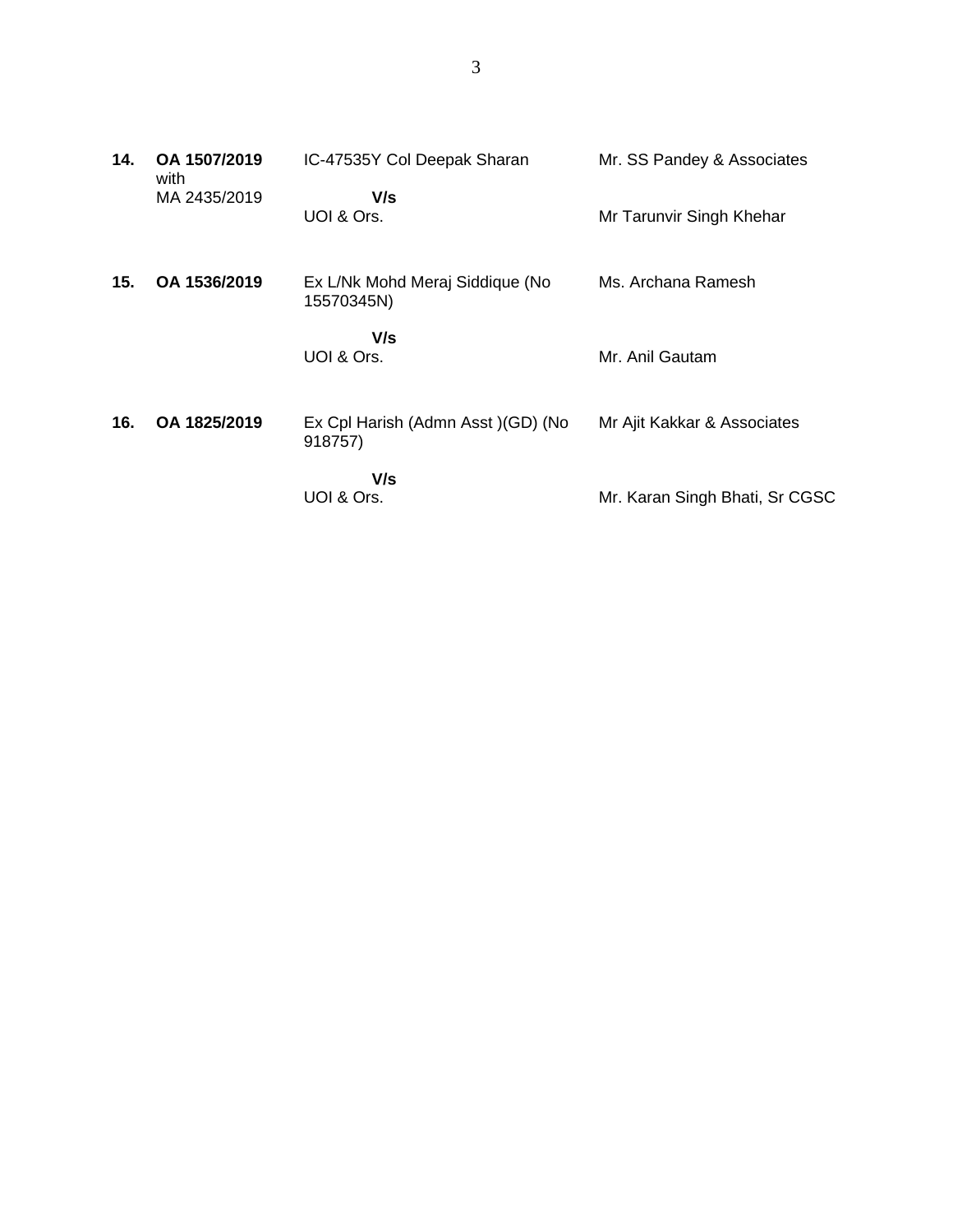# **ARMED FORCES TRIBUNAL, PRINCIPAL BENCH, NEW DELHI LIST OF BUSINESS**

**Date: 07-01-2020**

**Timing: 10:30 AM to 01.00 PM & 02.00 PM to 04.30 PM**

## **COURT No. 2 (Ground Floor)**

#### **CORAM:**

### **HON'BLE MS. JUSTICE SUNITA GUPTA HON'BLE LT. GEN. PHILIP CAMPOSE**

|    | S. No. Case No.                      | <b>Parties Name</b>                              | <b>Advocate for Petitioner /</b><br><b>Respondents</b> |
|----|--------------------------------------|--------------------------------------------------|--------------------------------------------------------|
|    | <b>For Admission</b>                 |                                                  |                                                        |
| 1. | OA 613/2019                          | Ex Sqn Ldr Vijay Prakash (No 20513<br>R) F(P)    | In Person                                              |
|    |                                      | V/s<br>UOI & Ors.                                | Mr. Harish V Shankar                                   |
| 2. | OA 1060/2019                         | Hony Nb Sub Krishna Dev (Retd) (No<br>14224767L) | Mr SS Pandey & Assiciates                              |
|    |                                      | V/s<br>UOI & Ors.                                | Ms. Jyotsna Kaushik                                    |
| 3. | OA 1073/2019                         | JC-300556 H Sub (TIFC) Arun Kumar                | Mr. SS Pandey & Associates                             |
|    |                                      | V/s<br>UOI & Ors.                                | Ms. Jyotsna Kaushik                                    |
| 4. | OA 1592/2019<br>with<br>MA 2556/2019 | Ex SGT K Madheswaran (No<br>292918S)             | Mr. Ajit Kakkar                                        |
|    |                                      | V/s<br>UOI & Ors.                                | None                                                   |
| 5. | OA 1722/2019                         | Ex Nk Basiruddin Choudhury (No<br>14541917L)     | Mr Virender Singh Kadian                               |
|    |                                      | V/s<br>UOI & Ors.                                | Mr. Tarunvir Singh Khehar                              |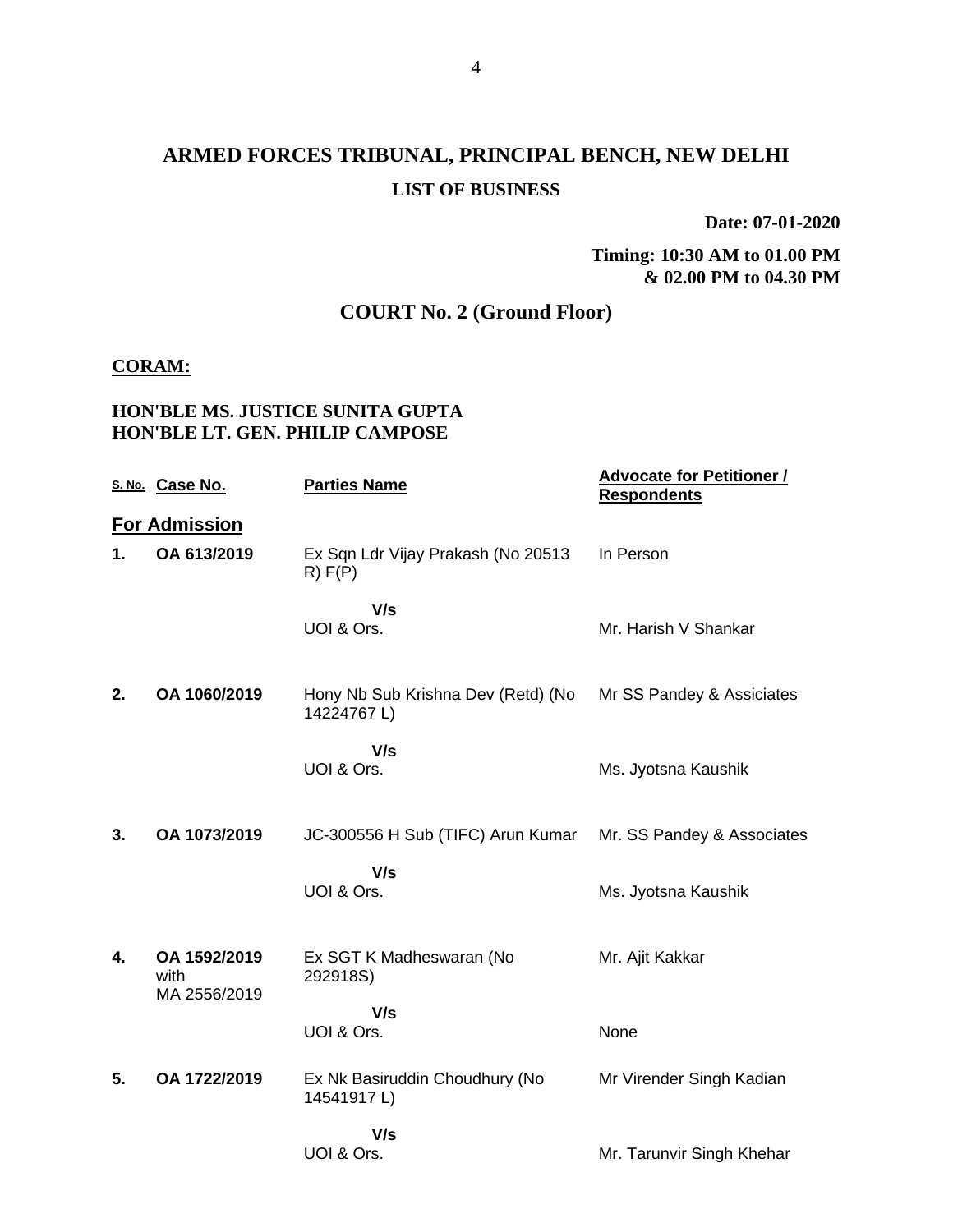| 6.  | OA 1832/2019       | No 4194719W Hav/Clk(SD) Jai<br>Bhagwan                                  | Mr. Indra Sen Singh / Abishek<br>Singh                   |
|-----|--------------------|-------------------------------------------------------------------------|----------------------------------------------------------|
|     |                    | V/s<br>UOI & Ors.                                                       | Mr. Karan Singh Bhati, Sr CGSC                           |
| 7.  | OA 1838/2019       | JC-672610A Nb Sub (PA) Sham Singh<br>V/s<br>UOI & Ors.                  | Mr. Indra Sen Singh / Abhishek<br>Singh<br>Mr. V S Tomar |
| 8.  | OA 2360/2019       | Hav/Clk (SD) Virendra Kumar (No<br>9424046 H)                           | Mr Indra Sen Singh & Abhishek<br>Singh                   |
|     |                    | V/s<br>UOI & Ors.                                                       | None                                                     |
| 9.  | OA 2435/2019       | Ex Nk Kailash Singh Verma (15105704 Mr. Rohit Pratap & Associates<br>P) |                                                          |
|     |                    | V/s<br>UOI & Ors.                                                       | None                                                     |
| 10. | OA 21/2020<br>with | Smt Pamela Bhagat W/o Late Maj Gen<br>Anand Sagar Bhagat (IC 19029 X)   | Mr Anil Srivastava, Amit Sachan<br>and Chirag Choudhary  |
|     | MA 32/2020         | V/s<br>UOI & Ors.                                                       | None                                                     |
| 11. | OA 36/2020         | JC-763063K Sub Maj /M Tech (Opto<br>Elect) Dharamraj Yadav              | Mr SS Pandey & Associates                                |
|     |                    | V/s<br>UOI & Ors.                                                       | None                                                     |
| 12. | OA 37/2020<br>with | Ex LAC Ramesh Kumar (No 939012S)                                        | Mr Ajit Kakkar                                           |
|     | MA 41/2020         | V/s<br>UOI & Ors.                                                       | None                                                     |
|     |                    | <b>For Hearing (Pleadings not complete)</b>                             |                                                          |
| 13. | OA 135/2009        | Hav/Clk Khyali Singh                                                    | Mr. S. S. Pandey                                         |
|     |                    | V/s<br>UOI & Ors.                                                       | Mr Harish V Shankar                                      |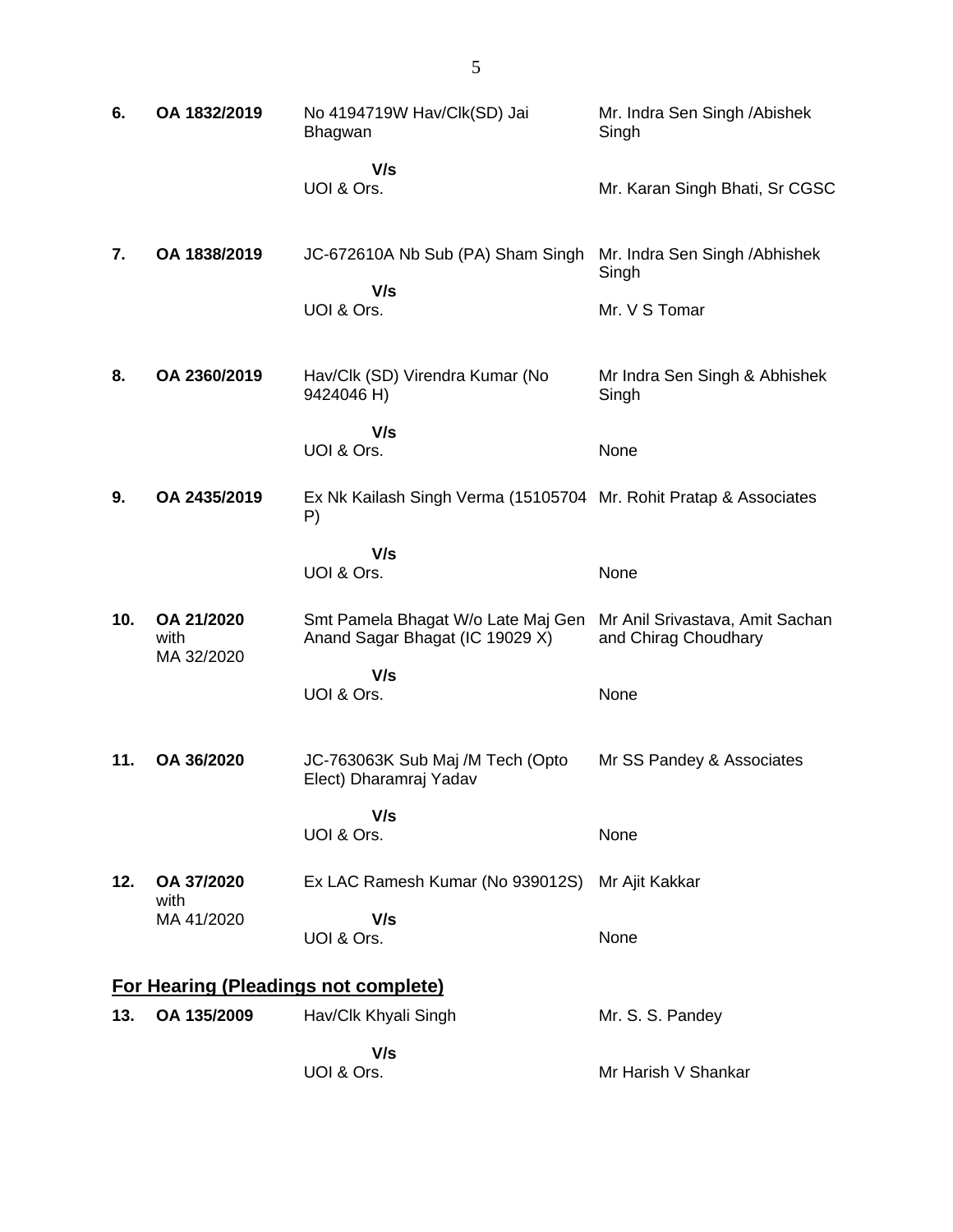| <b>WITH</b> |                                      |                                                                         |                                                        |  |
|-------------|--------------------------------------|-------------------------------------------------------------------------|--------------------------------------------------------|--|
| 14.         | OA 1932/2017<br>with<br>MA 1474/2017 | No. 14618565F Hav Tech Comn Trilok Mr. S S Pandey & Associates<br>Singh |                                                        |  |
|             |                                      | V/s<br>UOI & Ors.                                                       | Mr Anil Gautam                                         |  |
| <b>WITH</b> |                                      |                                                                         |                                                        |  |
| 15.         | OA 1990/2017<br>with                 | No.14618288F CHM Arjun Singh                                            | Mr. S S Pandey & Associates                            |  |
|             | MA 1507/2017                         | V/s<br>UOI & Ors.                                                       | Mr. Tarunvir Singh Khehar for R<br>1-4, None for R 5-9 |  |
| <b>WITH</b> |                                      |                                                                         |                                                        |  |
| 16.         | OA 61/2015<br>with                   | Sub/SKT N Mohanan Nair                                                  | Mr. S S Pandey                                         |  |
|             | MA 75/2015                           | V/s<br>UOI & Ors.                                                       | Mr V Pattabhi Ram                                      |  |
| <b>WITH</b> |                                      |                                                                         |                                                        |  |
| 17.         | OA 270/2016                          | Sub / Skt Meghsyam Singh Sinsinwar                                      | Mr. S S Pandey                                         |  |
|             |                                      | V/s<br>UOI & Ors.                                                       | Mr Harish V Shankar                                    |  |
| 18.         | OA 1474/2017                         | Col H S Ratti (Retd.) Service No. MR<br>04753K                          | Mr. O S Punia                                          |  |
|             |                                      | V/s<br>UOI & Ors.                                                       | Mr Arvind Patel                                        |  |
| 19.         | OA 1924/2018                         | Ex Sgt Rajesh Sharma (No 675714W)                                       | Mr. US Maurya                                          |  |
|             |                                      | V/s<br>UOI & Ors.                                                       | Dr Vijendra Singh Mahndiyan                            |  |
| 20.         | OA 319/2019<br>with<br>MA 856/2019   | Ex PO(ME) Jitendra Kumar (No<br>136870-W)                               | Mr Virender Singh Kadian                               |  |
|             |                                      | V/s<br>UOI & Ors.                                                       | Mr. Shyam Narayan                                      |  |
| 21.         | OA 320/2019<br>with<br>MA 857/2019   | 137516N Ex PO Com (EW)<br>Radheshyam                                    | Mr. VS Kadian                                          |  |
|             |                                      | V/s                                                                     |                                                        |  |

Dr. Vijendra Singh Mahndiyan

UOI & Ors.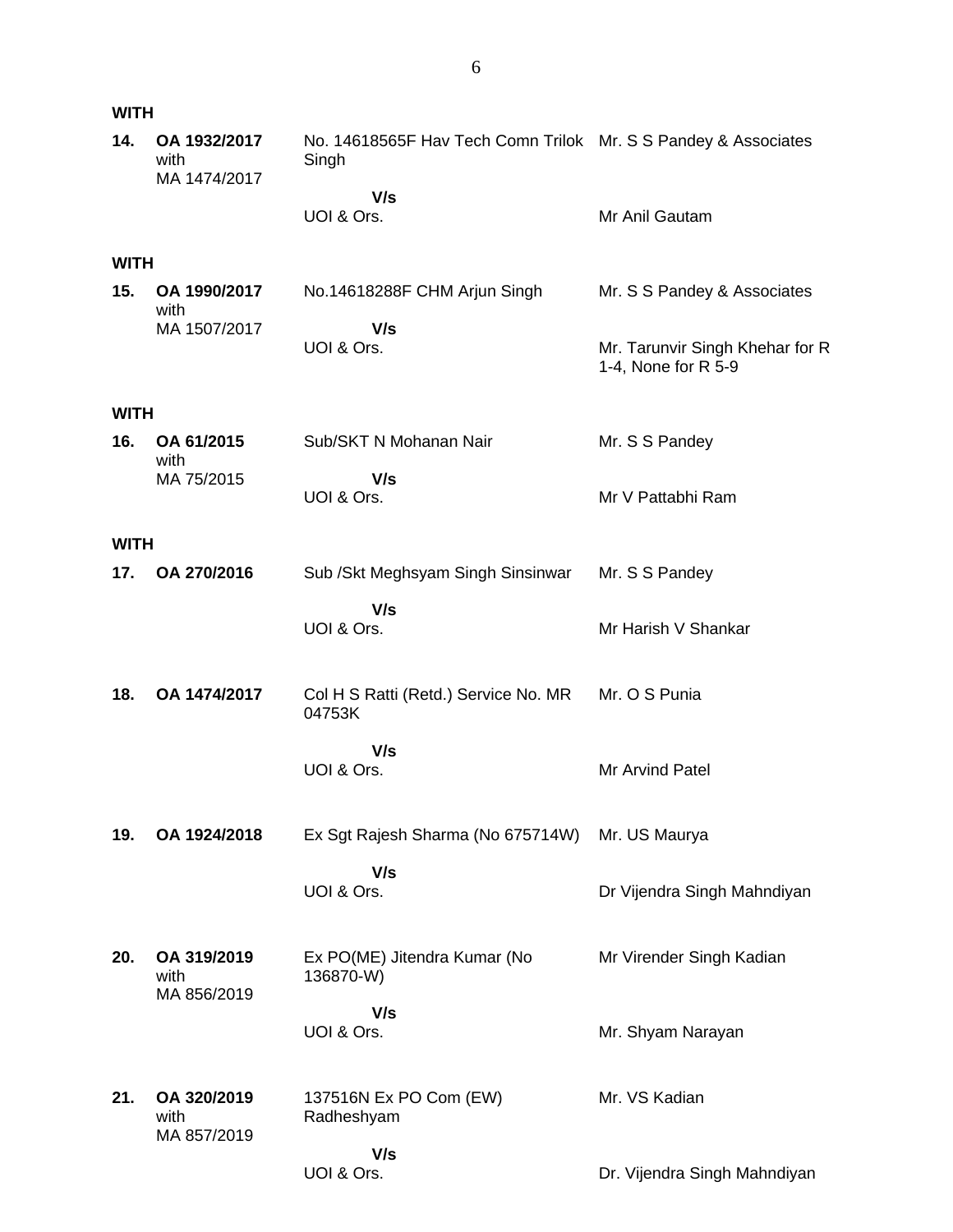| 22. | OA 546/2019<br>with<br>MA 1116/2019 &<br>1780/2019 | Air Cmde Sundeep Johri (Retd) (No<br>17213)   | Mr Virender Singh Kadian                        |
|-----|----------------------------------------------------|-----------------------------------------------|-------------------------------------------------|
|     |                                                    | V/s<br>UOI & Ors.                             | Mr. Y P Singh                                   |
| 23  | OA 2110/2019                                       | JC-341870L Ex Nb Sub Sunil Kumar<br>KP        | Mr. Ajit Kakkar                                 |
|     |                                                    | V/s<br>UOI & Ors.                             | Mr. Tarunvir Singh Khehar                       |
|     | <b>For Execution</b>                               |                                               |                                                 |
| 24  | MA 2997/2019<br>in                                 | Dfr Rajpal (Retd) (No 1082926 Y)              | Mr Indra Sen Singh & Abhishek<br>Singh          |
|     | OA 311/2015                                        | V/s<br>UOI & Ors                              | Mr. Prabodh Kumar                               |
|     | <b>For Orders</b>                                  |                                               |                                                 |
| 25. | MA 946/2018<br>in                                  | Flt Lt MPS Godara (30464)                     | Applicant-In-Person                             |
|     | MA 1286/2017<br>in<br>OA (Appeal)<br>948/2017      | V/s<br>UOI & Ors                              | Mr Karan Singh Bhati, Sr CGSC                   |
| 26. | RA 27/2019<br>with                                 | IC-40777Y Maj Gen M S Jaswal                  | Mr. Pankaj Shrivaastava &<br><b>Anand Kumar</b> |
|     | MA 1735/2019<br>in<br>OA (Appeal)<br>1631/2018     | V/s<br>UOI & Ors.                             | Mr. Anil Gautam                                 |
| 27. | RA 28/2019<br>with                                 | IC-40777Y Maj Gen M S Jaswal                  | Mr. Pankaj Shrivaastava &<br><b>Anand Kumar</b> |
|     | MA 1736/2019<br>in<br>OA (Appeal)<br>191/2019      | V/s<br>UOI & Ors.                             | Mr. Anil Gautam                                 |
| 28. | RA 30/2019<br>with<br>MA 1766/2019                 | Col Sanjeev Kumar Chhikara (No IC-<br>42875X) | Mr. Pankaj Shrivastava & Anand<br>Kumar         |
|     | in<br>OA (Appeal)<br>155/2019                      | V/s<br>UOI & Ors                              | Mr. Anil Gautam                                 |
| 29. | MA 42/2020<br>in                                   | Ex Sgt J N Christian (No. 660221H)            | Mr Shakti Chand Jaidwal                         |
|     | OA 647/2018                                        | V/s<br>UOI & Ors                              | Mr. Shyam Narayan                               |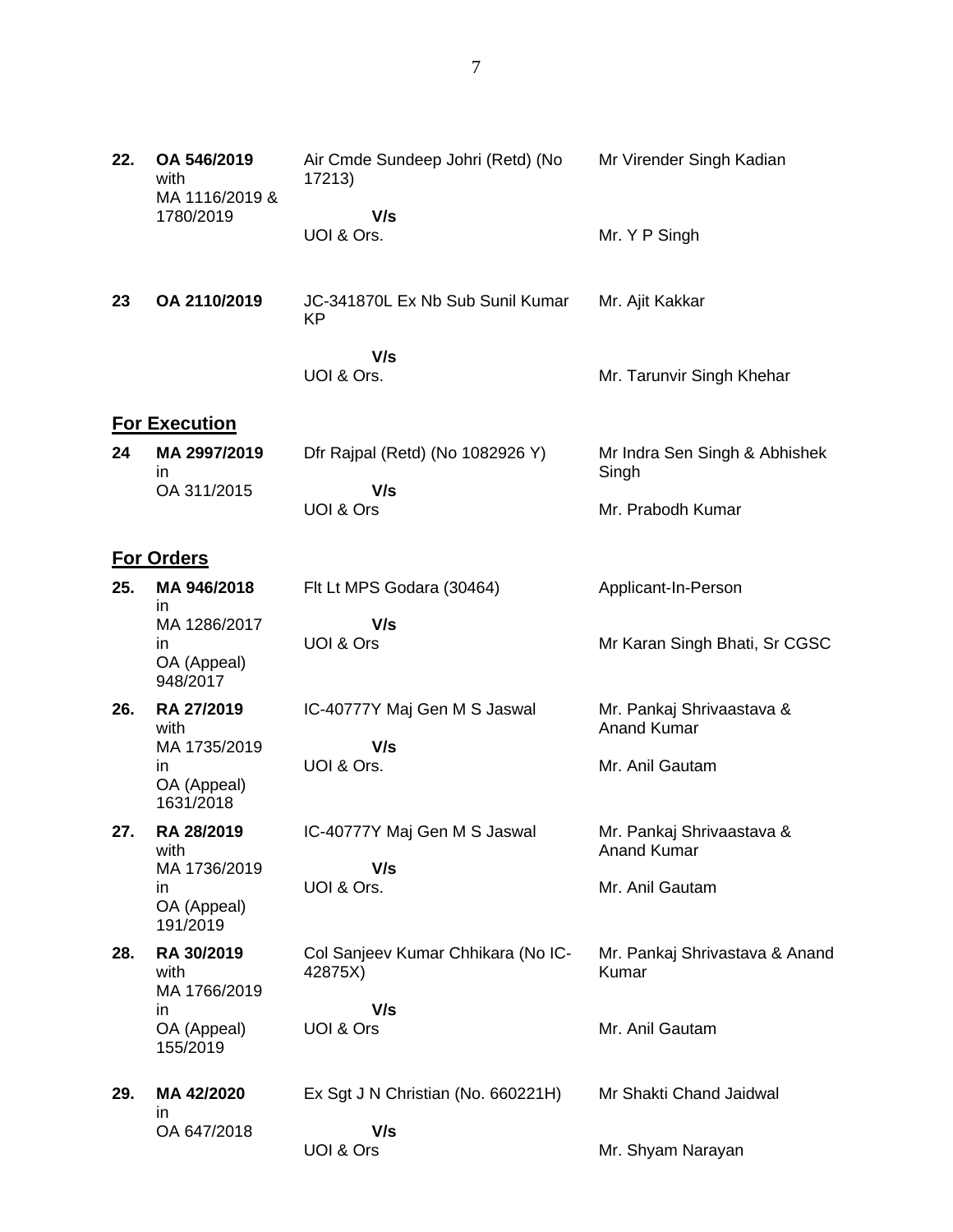|             |              | For Hearing (Pleadings are completed) |                             |
|-------------|--------------|---------------------------------------|-----------------------------|
| 30.         | OA 223/2016  | Col K R Verma (Retd)                  | Mr. Himanshu Gautam         |
|             |              | V/s<br>UOI & Ors.                     | Mr YP Singh                 |
| <b>WITH</b> |              |                                       |                             |
| 31.         | OA 1055/2016 | Col M K R Varma                       | Mr. Himanshu Gautam         |
|             |              | V/s<br>UOI & Ors.                     | Mr Satya Ranjan Swain       |
| <b>WITH</b> |              |                                       |                             |
| 32.         | OA 1056/2016 | <b>Col Vivek Srivastav</b>            | Mr. Himanshu Gautam         |
|             |              | V/s<br>UOI & Ors.                     | Dr Vijendra Singh Mahndiyan |
| <b>WITH</b> |              |                                       |                             |
| 33.         | OA 1135/2016 | Lt Col. Anjani Kumar Singh            | Mr. Himanshu Gautam         |
|             |              | V/s<br>UOI & Ors.                     | Ms Barkha Babbar            |
| <b>WITH</b> |              |                                       |                             |
| 34.         | OA 1195/2016 | Lt Col. Vishal Sachdev                | Mr. Himanshu Gautam         |
|             |              | V/s<br>UOI & Ors.                     | Ms Jyotsana Kaushik         |
| <b>WITH</b> |              |                                       |                             |
| 35.         | OA 1592/2016 | Lt Col Om Prakash Chauhan             | Mr. Himanshu Gautam         |
|             |              | V/s<br>UOI & Ors.                     | Mr Harish V Shankar         |
| <b>WITH</b> |              |                                       |                             |
| 36.         | OA 1593/2016 | <b>Col Narinder Singh</b>             | Mr Himanshu Gautam          |
|             |              | V/s<br>UOI & Ors.                     | Mr Shyam Narayan            |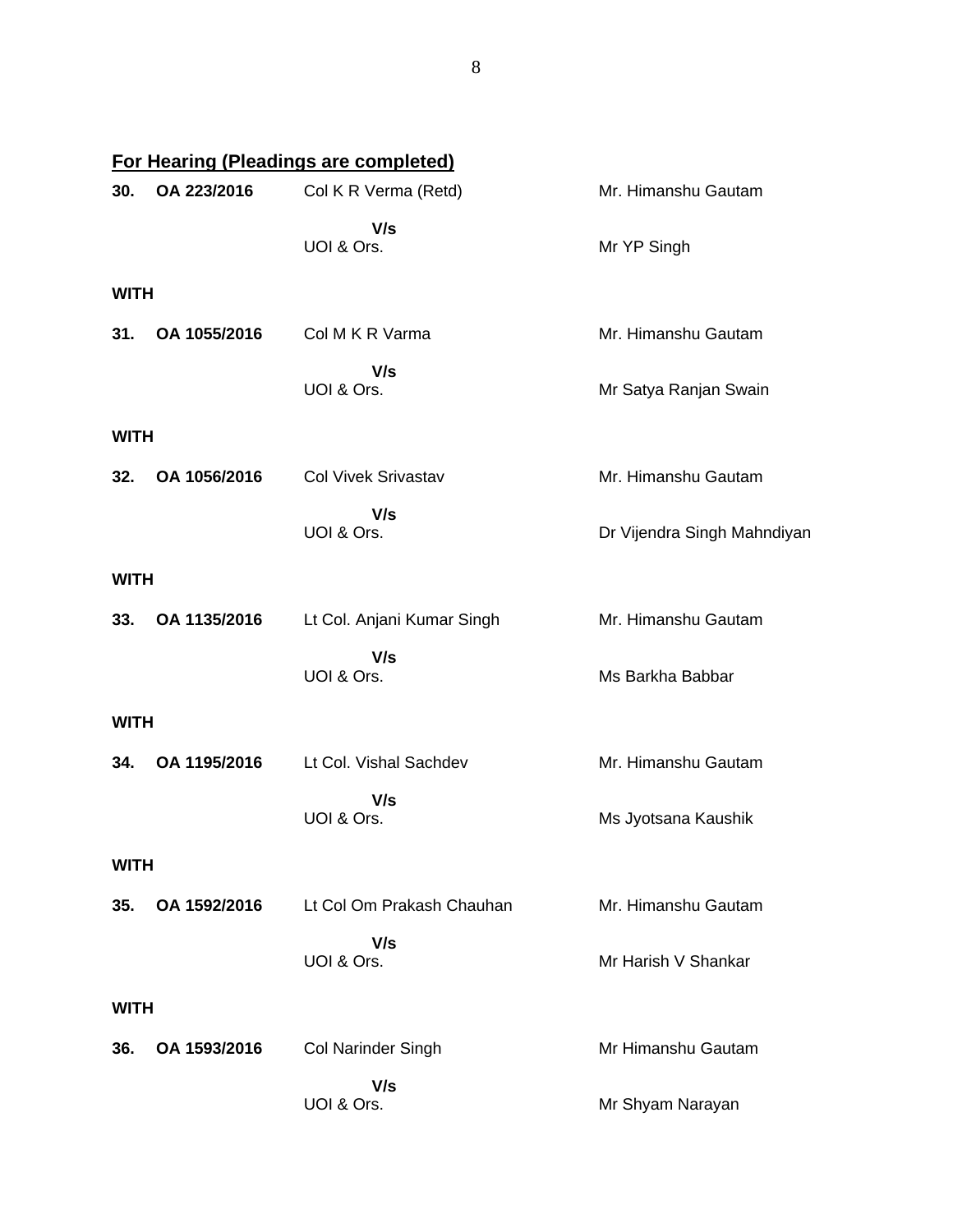| 37.         | OA 1600/2016 | Col R K Chibber                                           | Mr. Himanshu Gautam   |
|-------------|--------------|-----------------------------------------------------------|-----------------------|
|             |              | V/s<br>UOI & Ors.                                         | Mr Harish V Shankar   |
| <b>WITH</b> |              |                                                           |                       |
| 38.         | OA 379/2016  | Lt Col Gyandera Pandey                                    | Mr. Himanshu Gautam   |
|             |              | V/s<br>UOI & Ors.                                         | Mr Prabodh Kumar      |
| <b>WITH</b> |              |                                                           |                       |
| 39.         | OA 1955/2017 | Col (Retd) V P Singh (IC-43965L)                          | Mr. Himanshu Gautam   |
|             |              | V/s<br>UOI & Ors.                                         | Mr VS Tomar           |
| <b>WITH</b> |              |                                                           |                       |
| 40.         | OA 1956/2017 | Lt Col J S Rana (IC-41313L)                               | Mr. Himanshu Gautam   |
|             |              | V/s<br>UOI & Ors.                                         | Mr V Pattabhi Ram     |
| <b>WITH</b> |              |                                                           |                       |
| 41.         | OA 2083/2017 | Col (Retd) Varinder Singh (IC-45024W) Mr Himanshu Gautam  |                       |
|             |              | V/s<br>UOI & Ors.                                         | Mr Satya Ranjan Swain |
| <b>WITH</b> |              |                                                           |                       |
| 42.         | OA 1937/2017 | Col (Retd) J S Dalal (IC-42932N)                          | Mr. Himanshu Gautam   |
|             |              | V/s<br>UOI & Ors.                                         | Mr. Arvind Patel      |
| <b>WITH</b> |              |                                                           |                       |
| 43.         | OA 798/2018  | IC-42148A Col (Retd.) Balvinder Singh Mr. Himanshu Gautam |                       |
|             |              | V/s<br>UOI & Ors.                                         | Mr. A. K. Gautam      |
| 44.         | OA 433/2017  | Lt Col D M Dafedar (Retd.)                                | Mr. Naresh Ghai       |
|             |              | V/s<br>UOI & Ors.                                         | Mr SP Sharma          |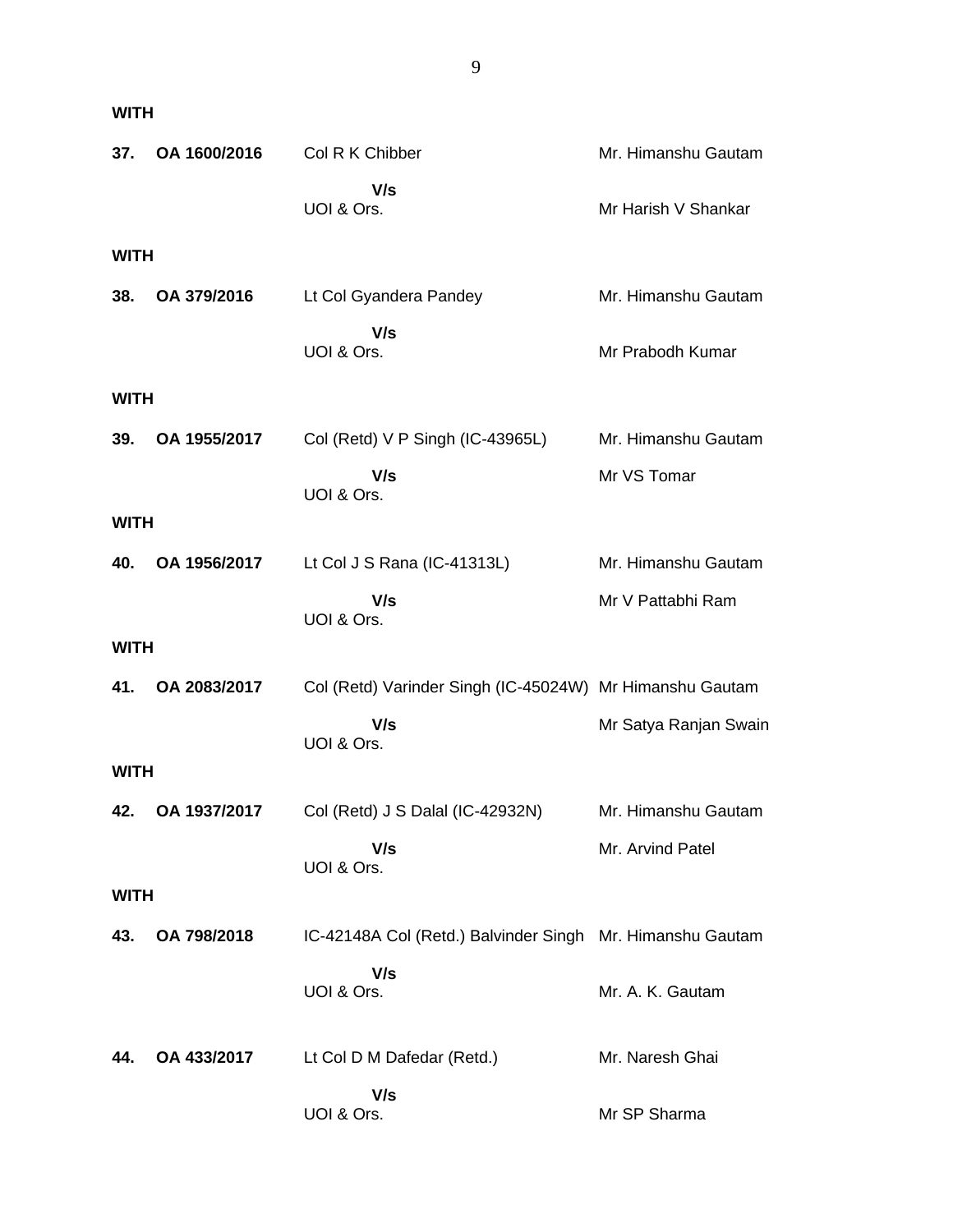| 45. | OA 1171/2017         | Maj M S Seetharaman (Retd.)         | Mr. S S Pandey              |
|-----|----------------------|-------------------------------------|-----------------------------|
|     |                      | V/s<br>UOI & Ors.                   | Dr Vijendra Singh Mahndiyan |
| 46. | OA 2027/2018<br>with | Lt Col Vikram Birra (IC 65904N)     | Mr SM Dalal                 |
|     | MA 1690/2019         | V/s<br>UOI & Ors.                   | Mr. Tarunvir Singh Khehar   |
| 47. | OA 316/2019<br>with  | Sgt Johnson KT (Retd) (No 704962 H) | Ms Archana Ramesh           |
|     | MA 848/2019          | V/s<br>UOI & Ors.                   | Mr. V Pattabhi Ram          |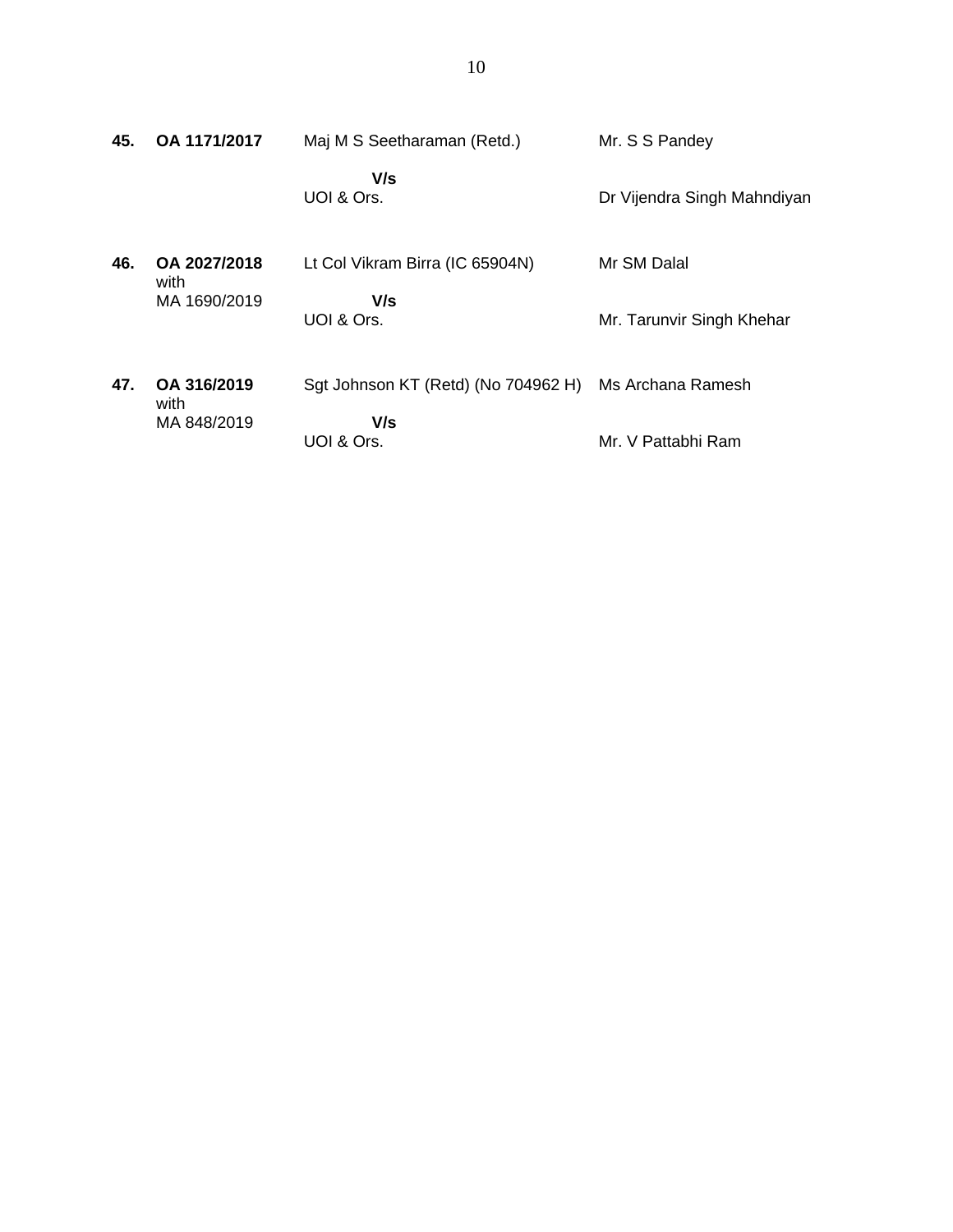# **ARMED FORCES TRIBUNAL, PRINCIPAL BENCH, NEW DELHI LIST OF BUSINESS**

**Date: 07-01-2020**

**Timing: 11:00 AM**

## **PRINCIPAL REGISTRAR COURT**

|    | S. No. Case No.                      | <b>Parties Name</b>                                        | <b>Advocate for Petitioner /</b><br><b>Respondents</b>  |
|----|--------------------------------------|------------------------------------------------------------|---------------------------------------------------------|
|    | <b>For Appearance/Direction</b>      |                                                            |                                                         |
| 1. | OA 1461/2018<br>with<br>MA 1482/2018 | Smt Meeta Singh Widow of No<br>1055504 Late Swr Udai Singh | Ms Archana Ramesh                                       |
|    |                                      | V/s                                                        |                                                         |
|    |                                      | UOI & Ors.                                                 | Mr. K K Tyagi                                           |
| 2. | OA 1745/2018<br>with<br>MA 1947/2018 | Ex Rect. Ravindra Kumar (No<br>18016292M)                  | Ms Archana Ramesh                                       |
|    |                                      | V/s                                                        |                                                         |
|    |                                      | UOI & Ors.                                                 | Mr. V S Tomar                                           |
|    |                                      |                                                            |                                                         |
| 3. | OA 335/2019                          | No. 3351879W Ex Hony Nb Sub<br>Gyarsi Lal                  | Mr. A K Trivedi & Associates                            |
|    |                                      | V/s                                                        |                                                         |
|    |                                      | UOI & Ors.                                                 | Mr. V Pattabhi Ram                                      |
| 4. | OA 364/2019                          | Lt Col Dhan Bahadur Thapa (Retd)(IC<br>27875A)             | Mr Jaideep Singh, Mr Kartik<br>Dabas & Ms Eysha Marysha |
|    |                                      | V/s                                                        |                                                         |
|    |                                      | UOI & Ors.                                                 | Mr. Rajesh Kumar Das                                    |
| 5. | OA 730/2019                          | Lt Gen Vipan Gupta (IC-50597W)                             | Mr. Ajai Bhalla                                         |
|    |                                      | V/s                                                        |                                                         |
|    |                                      | UOI & Ors.                                                 | Mr. Anil Gautam                                         |
|    |                                      |                                                            |                                                         |
| 6. | OA 1023/2019<br>with                 | 1082421 Ex Swr Ashok Kumar Rajput                          | Mr. RS Dhull & Manoj Kr Gupta                           |
|    | MA 1694/2019                         | V/s                                                        |                                                         |
|    |                                      | UOI & Ors.                                                 | Mr. Neeraj, Sr. CGSC                                    |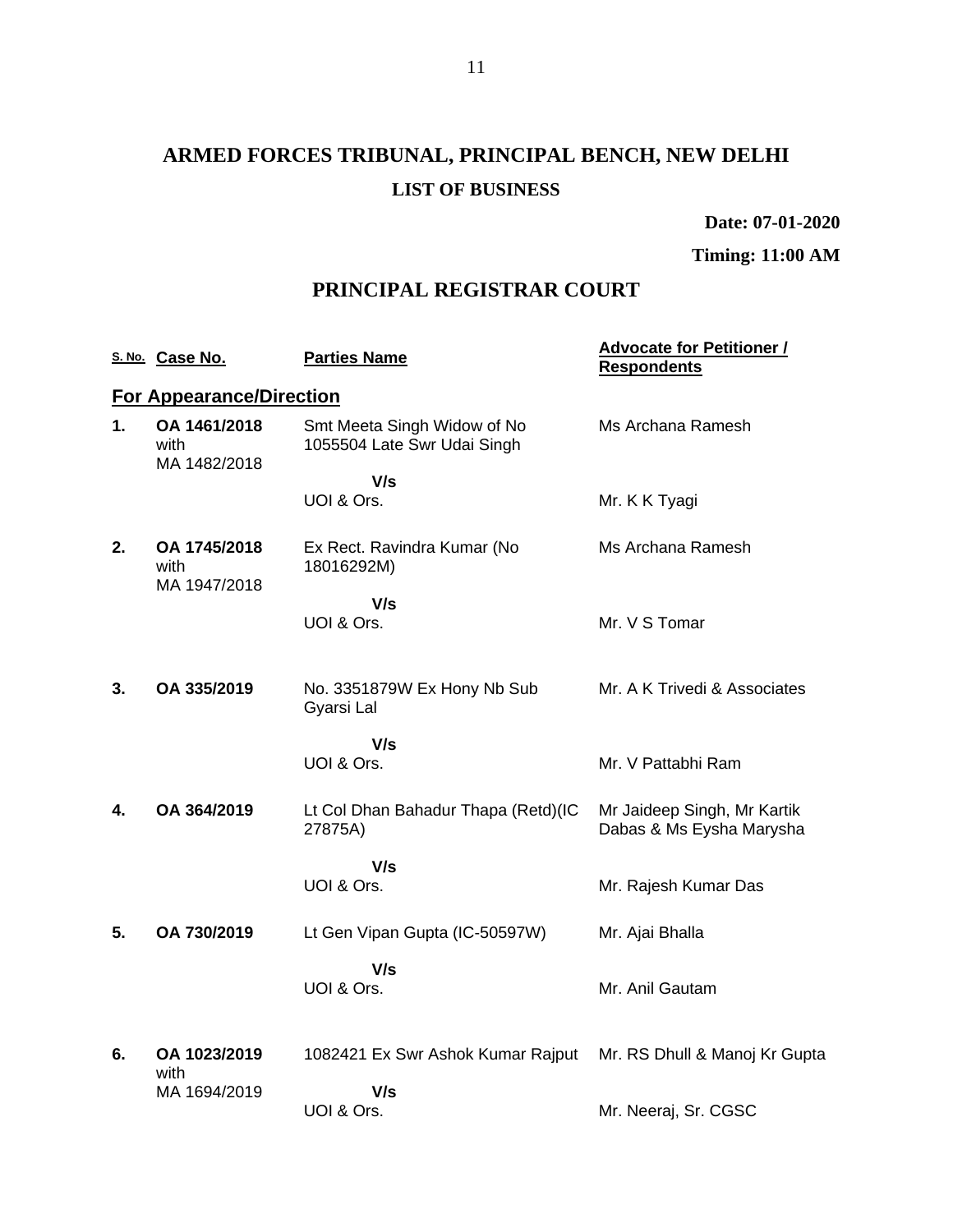| 7.  | OA 1042/2019         | Nb Sub Sunil Kumar Yadav (JC<br>772346M)            | Mr Virender Singh Kadian       |
|-----|----------------------|-----------------------------------------------------|--------------------------------|
|     |                      | V/s<br>UOI & Ors.                                   | Mr. D K Sabat                  |
| 8.  | OA 1046/2019         | No. 726674-S Ex Sgt Jayanta Das                     | Mr. Virender Singh Kadian      |
|     | with<br>MA 1720/2019 | V/s<br>UOI & Ors.                                   | Mr. Shyam Narayan              |
| 9.  | OA 1047/2019         | No. 14290020-M Ex Nk Tej Pal Singh                  | Mr. J P Sharma & Associates    |
|     |                      | V/s<br>UOI & Ors.                                   | Mr. Arvind Patel               |
| 10. | OA 1048/2019<br>with | No. 3188525-F Ex Sep Arvind Kumar                   | Mr. J P Sharma & Associates    |
|     | MA 1724/2019         | V/s<br>UOI & Ors.                                   | Mr. V S Tomar                  |
| 11. | OA 1049/2019<br>with | No. 256914 Cpl Kandasamy T (Retd.)                  | Mr. Manoj Kr Gupta             |
|     | MA 1725/2019         | V/s<br>UOI & Ors.                                   | Mr. Ashok Chaitanya            |
| 12. | OA 1061/2019<br>with | No 776585A Ex Sgt Santosh Kumar                     | Mr. VS Kadian                  |
|     | MA 1733/2019         | V/s<br>UOI & Ors.                                   | Mr. K K Tyagi                  |
| 13. | OA 1062/2019         | No 672605G Ex MWO Sushil Kumar<br>Singh             | Mr. VS Kadian                  |
|     |                      | V/s<br>UOI & Ors.                                   | Mr. Karan Singh Bhati, Sr CGSC |
| 14. | OA 1063/2019         | No 14259754M Ex Nk Sonkamble<br><b>Sharad Popat</b> | Mr. VS Kadian                  |
|     |                      | V/s<br>UOI & Ors.                                   | Mr. Waize Ali Noor             |
| 15. | OA 1064/2019         | No 137328K Ex RPO Pramod Kumar                      | Mr. VS Kadian                  |
|     | with<br>MA 1734/2019 | V/s<br>UOI & Ors.                                   | Ms. Jyotsna Kaushik            |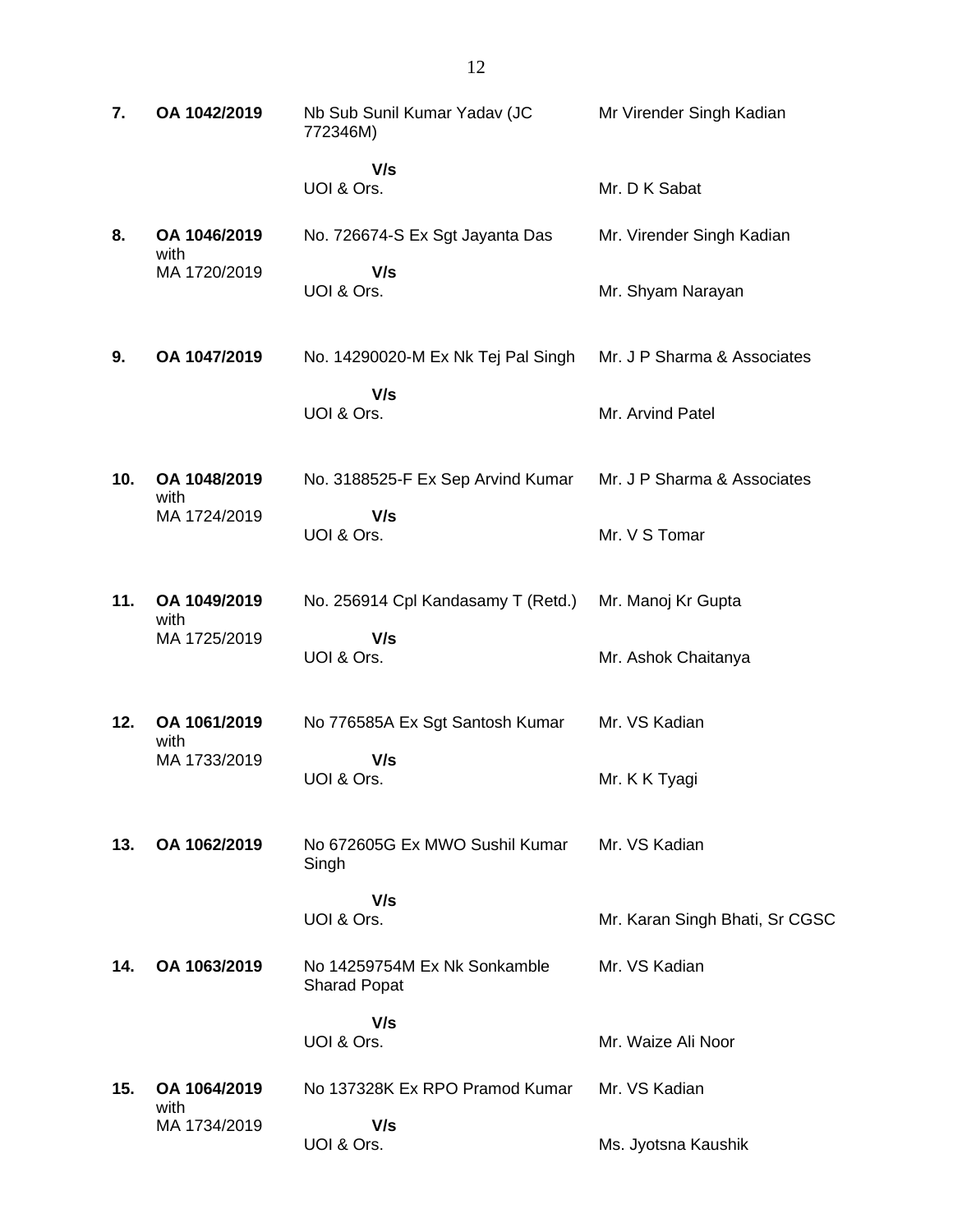| 16. | OA 1065/2019                         | No 14412708W Ex L/Hav (DMT) Vinay Mr. VS Kadian<br>Singh       |                                                                  |
|-----|--------------------------------------|----------------------------------------------------------------|------------------------------------------------------------------|
|     |                                      | V/s                                                            |                                                                  |
|     |                                      | UOI & Ors.                                                     | Mr. Satya Ranjan Swain                                           |
| 17. | OA 1155/2019                         | Lt Col Balwant Singh (Retd) (SL 04006 Ms Pallavi Awasthi<br>Y) |                                                                  |
|     |                                      | V/s                                                            |                                                                  |
|     |                                      | UOI & Ors.                                                     | Mr. Prabodh Kumar                                                |
| 18. | OA 1241/2019                         | Ex PO A (MET) Paraduman Kumar<br>Bharti (NO 136767K)           | Mr. Ved Prakash                                                  |
|     |                                      | V/s                                                            |                                                                  |
|     |                                      | UOI & Ors.                                                     | Mr Avdhesh Kumar Singh                                           |
| 19. | OA 1245/2019<br>with<br>MA 1980/2019 | Ex LS (GW) Sandeep Kumar (133017- Mr. Ved Prakash<br>N)        |                                                                  |
|     |                                      | V/s                                                            |                                                                  |
|     |                                      | UOI & Ors.                                                     | Mr Harish V Shankar                                              |
| 20. | OA 1342/2019<br>with<br>MA 2940/2019 | Lt Col Philomina CJ (Retd) (NR 18793<br>W)                     | Mr Ankur Chhibber                                                |
|     |                                      | V/s                                                            |                                                                  |
|     |                                      | UOI & Ors.                                                     | Dr Vijendra Singh Mahndiyan                                      |
| 21. | OA 1343/2019                         | HFO Govind Kansal (Retd) (No<br>671156)                        | Mr Baljeet Singh                                                 |
|     |                                      | V/s                                                            |                                                                  |
|     |                                      | UOI & Ors.                                                     | Mr. J S Rawat                                                    |
| 22. | OA 1399/2019                         | No. 8824547-A Nk Nanak Chand                                   | Mr. U S Maurya                                                   |
|     |                                      | V/s<br>UOI & Ors.                                              | Mr. Y P Singh                                                    |
|     |                                      |                                                                |                                                                  |
| 23. | OA 1405/2019                         | No. 13747608-M Nk Jivan Singh                                  | Mr. U S Maurya                                                   |
|     |                                      | V/s                                                            |                                                                  |
|     |                                      | UOI & Ors.                                                     | Ms Suman Chauhan                                                 |
| 24. | OA 1539/2019                         | Ex Nk Jivender Singh (No 2891609 W)                            | Mr JP Sharma & Associates                                        |
|     |                                      |                                                                |                                                                  |
|     |                                      | V/s<br>UOI & Ors.                                              | Mr Neeraj, Sr CGSC for R 1, 3 &<br>4 and Ms Anjali Vohra for R-2 |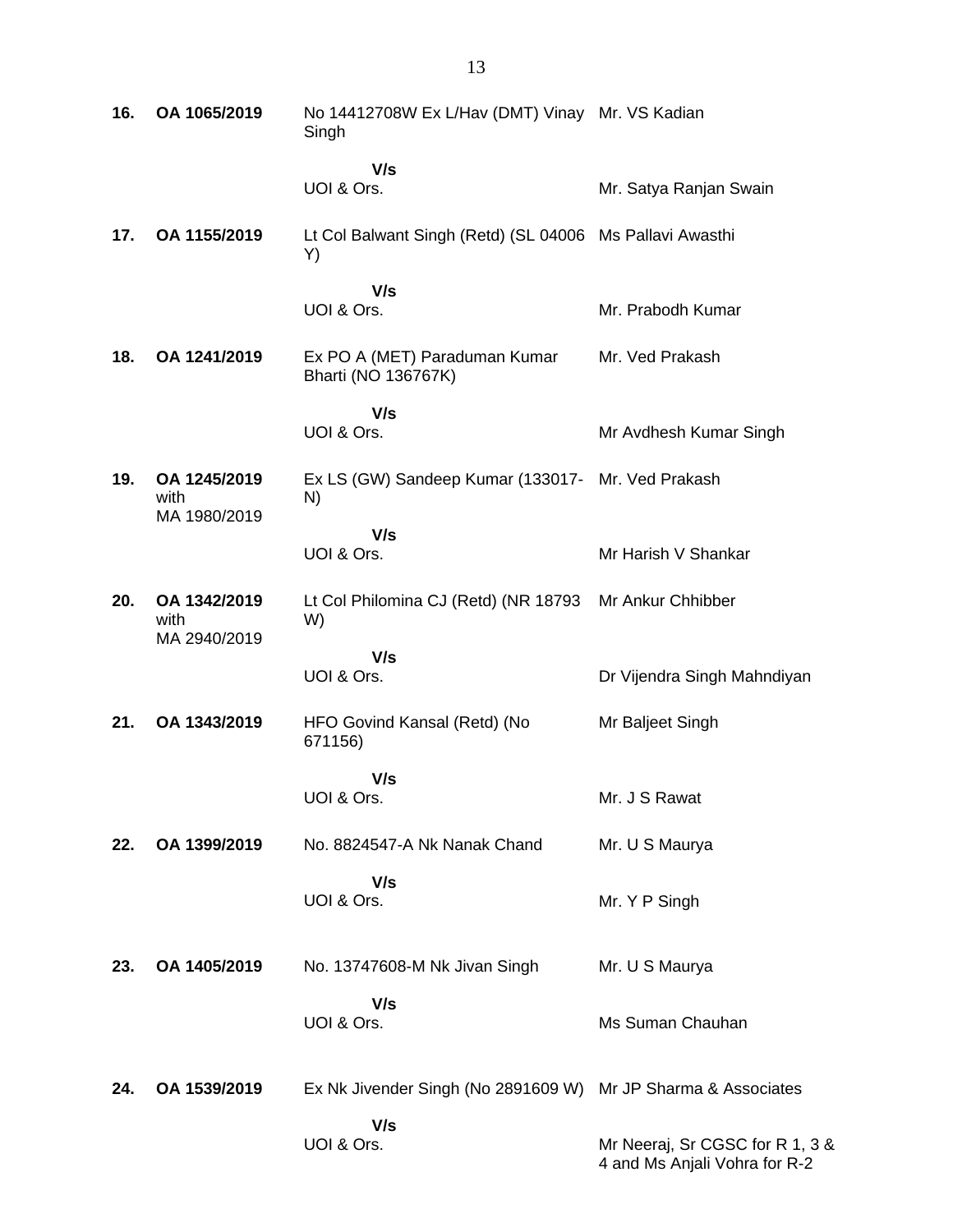| 25. | OA 1589/2019<br>with<br>MA 2554/2019 | No. 736624-N Ex JWO Shashibind<br>Kumar Poddar            | Mr. Virender Singh Kadian    |
|-----|--------------------------------------|-----------------------------------------------------------|------------------------------|
|     |                                      | V/s                                                       |                              |
|     |                                      | UOI & Ors.                                                | Mr. V S Tomar                |
| 26. | OA 1590/2019                         | No. 671708 Ex JWO Vinay Rathee                            | Mr. Virender Singh Kadian    |
|     |                                      | V/s                                                       |                              |
|     |                                      | UOI & Ors.                                                | Mr. Y P Singh                |
|     |                                      |                                                           |                              |
| 27. | OA 1591/2019<br>with                 | Pratibha Sutar W/o Late MWO<br>Dasarathi Sutar (621454-A) | Mr. D K Sharma& K Tiwari     |
|     | MA 2555/2019                         |                                                           |                              |
|     |                                      | V/s<br>UOI & Ors.                                         | Mr. J S Yadav                |
|     |                                      |                                                           |                              |
| 28. | OA 1699/2019<br>with                 | Col Pritpal Singh (Retd) (MR 03787)                       | Mr Virender Singh Kadian     |
|     | MA 2627/2019                         | V/s                                                       |                              |
|     |                                      | UOI & Ors.                                                | Mr Neeraj, Sr CGSC           |
|     |                                      |                                                           |                              |
| 29. | OA 1704/2019<br>with                 | No 723145N Ex Sgt Deepak Kumar                            | Mr. VS Kadian                |
|     | MA 2638/2019                         | V/s                                                       |                              |
|     |                                      | UOI & Ors.                                                | Mr SD Windlesh               |
|     |                                      |                                                           |                              |
| 30. | OA 1705/2019<br>with                 | Ex Sgt G Vijayaraghavalu (No<br>279622N)                  | Mr. Ajit Kakkar & Associates |
|     | MA 2639/2019                         |                                                           |                              |
|     |                                      | V/s<br>UOI & Ors.                                         | Mr KK Tyagi                  |
|     |                                      |                                                           |                              |
| 31. | OA 1707/2019<br>with                 | Ex Rect Sukhvinder (No 3208351W)                          | Mr Ved Prakash               |
|     | MA 2641/2019                         | V/s                                                       |                              |
|     |                                      | UOI & Ors.                                                | Mr YP Singh                  |
|     |                                      |                                                           |                              |
| 32. | OA 1709/2019                         | JC-765926Y Ex Sub Surya Deo<br>Prasad                     | Mr VS Kadian                 |
|     |                                      |                                                           |                              |
|     |                                      | V/s<br>UOI & Ors.                                         | Mr. Satya Ranjan Swain       |